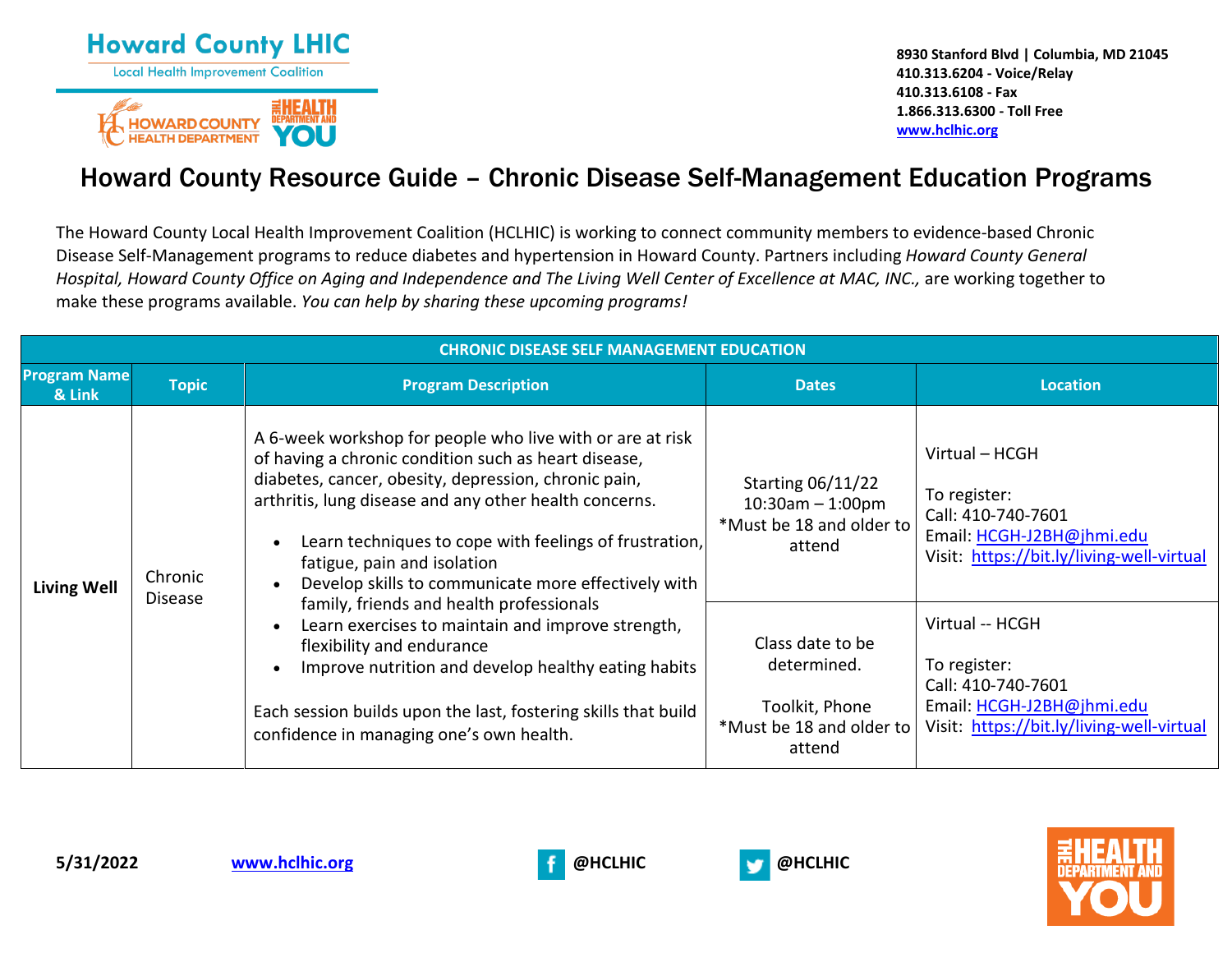



**8930 Stanford Blvd | Columbia, MD 21045 410.313.6204 - Voice/Relay 410.313.6108 - Fax 1.866.313.6300 - Toll Free [www.hclhic.org](http://www.hclhic.org/)**

# Howard County Resource Guide – Chronic Disease Self-Management Education Programs

| <b>Living Well</b> | Chronic Pain<br>Self-<br>Managemen | A 6-week, free community-based, interactive workshop to<br>help adults manage chronic pain, decrease discomfort, and<br>increase vitality by:<br>Managing symptoms and challenges<br>Discussing medications and usage<br>Exploring stress and relaxation<br>Practicing gentle exercises<br>Evaluating treatment options<br>Goal setting and problem solving | Class date to be<br>determined. | Virtual – HCGH<br>To register:<br>Call: 410-740-7601<br>Email: HCGH-J2BH@jhmi.edu<br>Visit: https://bit.ly/living-well-virtual |
|--------------------|------------------------------------|-------------------------------------------------------------------------------------------------------------------------------------------------------------------------------------------------------------------------------------------------------------------------------------------------------------------------------------------------------------|---------------------------------|--------------------------------------------------------------------------------------------------------------------------------|
|--------------------|------------------------------------|-------------------------------------------------------------------------------------------------------------------------------------------------------------------------------------------------------------------------------------------------------------------------------------------------------------------------------------------------------------|---------------------------------|--------------------------------------------------------------------------------------------------------------------------------|

| <b>Living Well</b><br>Tomando<br>Control de<br>su Salud | Enfermedad<br>crónica | Este programa gratuito de autogestión de 6 semanas se<br>recomienda para quienes tienen, o corren el riesgo de<br>desarrollar una enfermedad crónica, como una<br>enfermedad cardíaca, diabetes, dolor crónico u otros<br>problemas de salud. Esta invitación también es válida para<br>las personas que cuidan de los pacientes. El Kit de<br>herramientas Para vivir bien (Living Well Toolkit, en idioma<br>inglés) le será enviado por correo e incluye los materiales y<br>actividades necesarios para que pueda avanzar a su propio<br>ritmo.<br>Cada semana, usted se reunirá con su instructor en un<br>grupo pequeño, mediante una conferencia telefónica de 30<br>minutos, en la cual se analizará el progreso de su capacidad<br>de autogestión. | Sábados, 3/5/22 -4/9/22<br>10:00 am - 10:30 am<br>Las conferencias<br>telefónicas | Virtual -- HCGH<br>Para inscribirse:<br>Llame al: Lucy Reyna, 240-459-8074<br>Correo electrónico: Ireyna1@jhu.edu<br>Visite:<br>https://bit.ly/TomandoControldesuSalu |
|---------------------------------------------------------|-----------------------|-------------------------------------------------------------------------------------------------------------------------------------------------------------------------------------------------------------------------------------------------------------------------------------------------------------------------------------------------------------------------------------------------------------------------------------------------------------------------------------------------------------------------------------------------------------------------------------------------------------------------------------------------------------------------------------------------------------------------------------------------------------|-----------------------------------------------------------------------------------|-----------------------------------------------------------------------------------------------------------------------------------------------------------------------|
|---------------------------------------------------------|-----------------------|-------------------------------------------------------------------------------------------------------------------------------------------------------------------------------------------------------------------------------------------------------------------------------------------------------------------------------------------------------------------------------------------------------------------------------------------------------------------------------------------------------------------------------------------------------------------------------------------------------------------------------------------------------------------------------------------------------------------------------------------------------------|-----------------------------------------------------------------------------------|-----------------------------------------------------------------------------------------------------------------------------------------------------------------------|



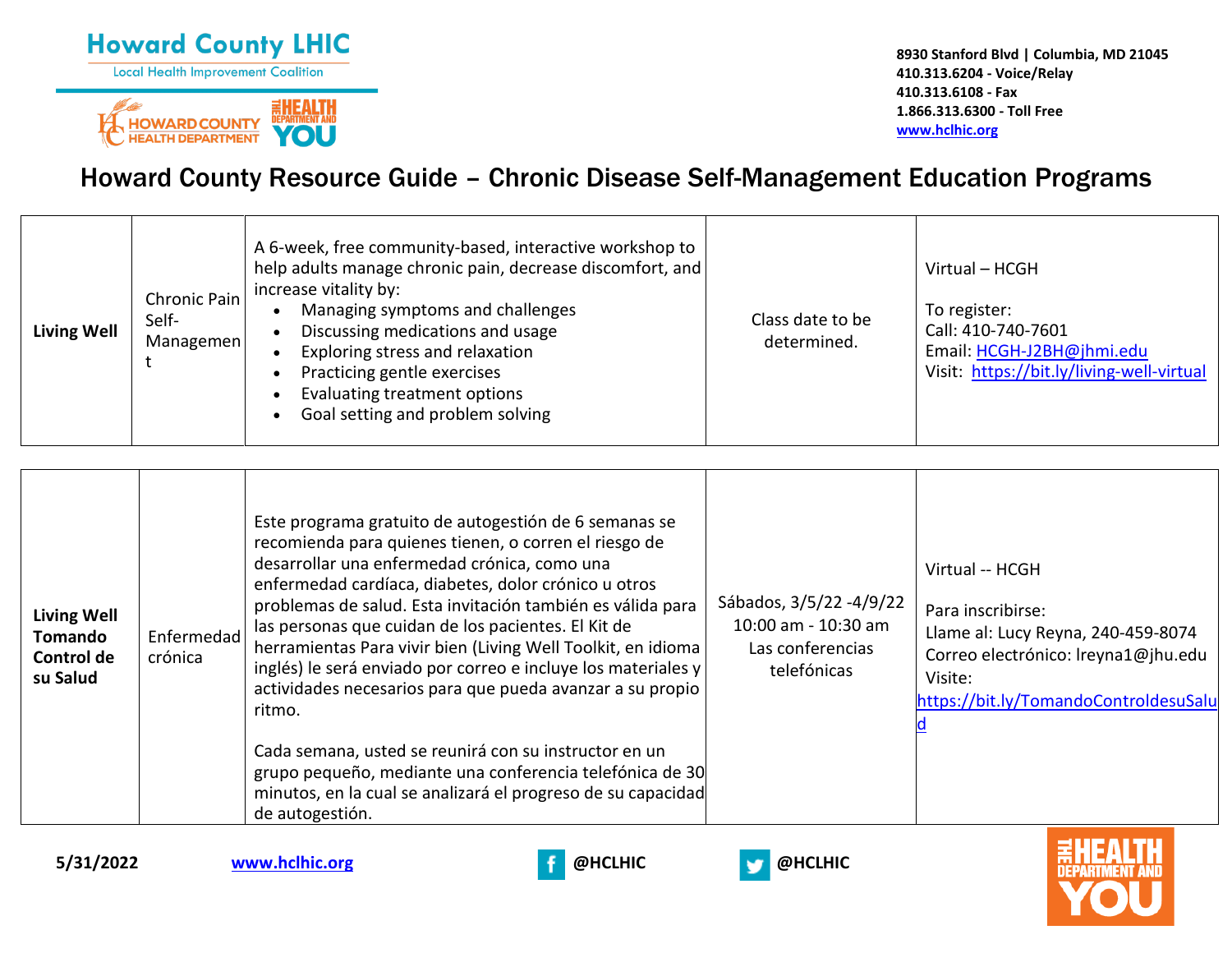



**8930 Stanford Blvd | Columbia, MD 21045 410.313.6204 - Voice/Relay 410.313.6108 - Fax 1.866.313.6300 - Toll Free [www.hclhic.org](http://www.hclhic.org/)**

# Howard County Resource Guide – Chronic Disease Self-Management Education Programs

| <b>Living Well</b><br>With<br><b>Diabetes</b> | <b>Diabetes</b> | This 6-week virtual, interactive workshop allow<br>participants to learn self-management skills such as goal<br>setting and stress management strategies; understand<br>glucose monitoring, skin and foot care; learn techniques<br>to cope with feelings of frustration, fatigue, pain and<br>isolation; develop skills to communicate more effectively<br>with family, friends and health professional; and learn<br>about appropriate exercise and nutrition for people with<br>diabetes. | 11/14/22-06/14/22<br>$6:00 \text{ pm} - 7:30 \text{ pm}$                                                                                          | Virtual-HCGH<br>To register:<br>Call: 410-740-7601<br>Email: HCGH-J2BH@jhmi.edu<br>Visit: https://bit.ly/livingwelldiab                                                                                                                                                     |
|-----------------------------------------------|-----------------|----------------------------------------------------------------------------------------------------------------------------------------------------------------------------------------------------------------------------------------------------------------------------------------------------------------------------------------------------------------------------------------------------------------------------------------------------------------------------------------------|---------------------------------------------------------------------------------------------------------------------------------------------------|-----------------------------------------------------------------------------------------------------------------------------------------------------------------------------------------------------------------------------------------------------------------------------|
| <b>Diabetes</b><br><b>Support</b><br>Group    | <b>Diabetes</b> | Support is an important part of your diabetes<br>management. This ongoing virtual Diabetes Support<br>Group provides social and emotional support of your<br>experience with diabetes, educational resources and<br>discussion of topics about diabetes. Diabetes Support<br>Group is appropriate for those with prediabetes, Type 1<br>and Type 2 diabetes, and caregivers.                                                                                                                 | 1 <sup>st</sup> Thursdays of every<br>month at 6 pm<br>3 <sup>rd</sup> Thursdays of every<br>month at 10 am<br>*Must be 18 and older to<br>attend | Virtual - HCGH<br>To register:<br>http://bit.ly/VirtualDiabetesGroup<br>Or contact Kristine Batty at<br>kbatty2@jhmi.edu<br>If you prefer to join Zoom by phone,<br>please call 301-715-8592 and use the<br>Meeting ID that will be included in<br>your confirmation email. |



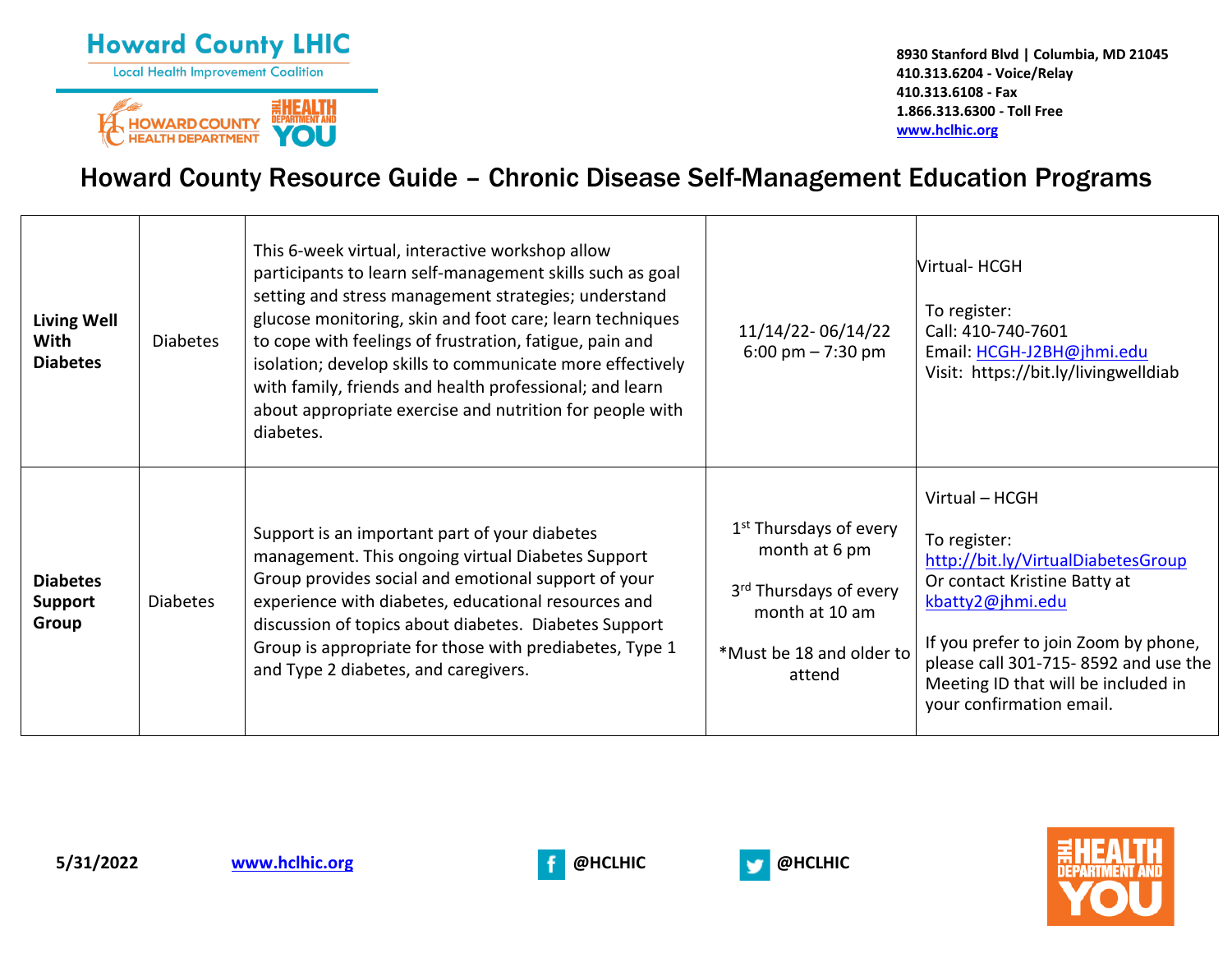



**8930 Stanford Blvd | Columbia, MD 21045 410.313.6204 - Voice/Relay 410.313.6108 - Fax 1.866.313.6300 - Toll Free [www.hclhic.org](http://www.hclhic.org/)**

## Howard County Resource Guide – Chronic Disease Self-Management Education Programs

| <b>Living Well</b><br>with<br>Hypertension | Hypertension | A 2.5-hour workshop designed for people who have been<br>diagnosed with hypertension and want to learn how to<br>better manage their condition. The following topics are<br>covered:<br>What is High Blood Pressure?<br><b>Complications Associated with Hypertension</b><br><b>Blood Pressure Categories</b><br>Effects of Salt/Sodium Intake<br>Decreasing Salt When Eating Out<br>Tips for Overcoming Barriers to Taking Medications<br>Steps and Tips for Home Monitoring<br><b>Understanding Your Numbers</b> | Class date to be<br>determined. | Call 410-720-8788 or check online at<br>hcgh.org/events for upcoming dates. |
|--------------------------------------------|--------------|--------------------------------------------------------------------------------------------------------------------------------------------------------------------------------------------------------------------------------------------------------------------------------------------------------------------------------------------------------------------------------------------------------------------------------------------------------------------------------------------------------------------|---------------------------------|-----------------------------------------------------------------------------|
|                                            |              | Cancer Self-Management is a free, 6-week program<br>delivered entirely via Zoom. Share experiences and identify<br>solutions and tools for solving problems and creating a<br>supportive environment. Explore real-life skills for dealing                                                                                                                                                                                                                                                                         |                                 |                                                                             |

| <b>Cancer Self-</b><br><b>Management</b> | Cancer | with:<br>Fatigue, frustration, pain, and isolation, difficulty<br>sleeping and living with uncertainty<br>Regaining and maintaining flexibility and endurance<br>Maintaining balanced nutrition<br>Treatment and complementary therapy decisions<br>Communication among family, friends, and health<br>professionals<br><b>Nutrition</b><br>Setting priorities | Class date to be<br>determined.<br>attend | Virtual -- HCGH<br>Call 410-720-8788 or check online at<br>*Must be 18 and older to   hcgh.org/events for upcoming dates. |
|------------------------------------------|--------|----------------------------------------------------------------------------------------------------------------------------------------------------------------------------------------------------------------------------------------------------------------------------------------------------------------------------------------------------------------|-------------------------------------------|---------------------------------------------------------------------------------------------------------------------------|
|------------------------------------------|--------|----------------------------------------------------------------------------------------------------------------------------------------------------------------------------------------------------------------------------------------------------------------------------------------------------------------------------------------------------------------|-------------------------------------------|---------------------------------------------------------------------------------------------------------------------------|